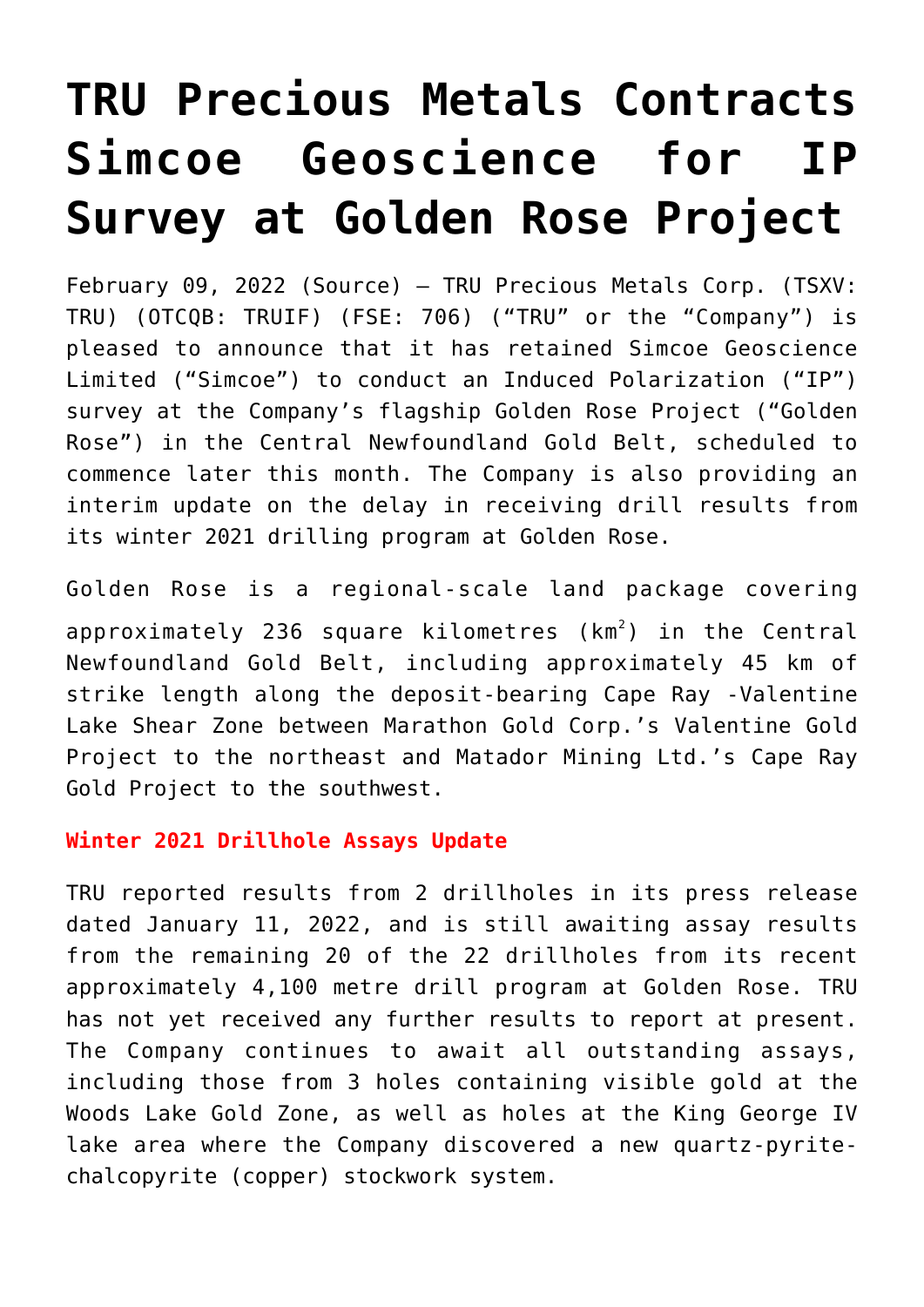The sole assay lab in Newfoundland is currently experiencing a longer than usual turnaround time for analytical results, sometimes resulting in delays of up to several months, due to Covid and the increased demand from rapidly expanding local mineral exploration. TRU is looking at ways to expedite receiving results from submitted samples, and in any case continues to expect to receive results in batches on a rolling basis over the coming weeks and months, which will be reported in a timely manner as they are received.

## **Simcoe IP Survey**

TRU will be deploying Simcoe's next-generation wireless, highdefinition Alpha IP™ technology at Golden Rose. The IP survey will cover newly defined plus underexplored historical gold exploration targets. The survey will comprise approximately 56 line km of wireless time domain induced polarization using Simcoe's Alpha IP™ system. The use of wireless technology substantially reduces the footprint of the survey and the time required as line cutting is not required. The survey is expected to be completed in approximately 60 days from commencement.

Barry Greene, VP of Property Development and Director of TRU, commented: "We are delighted to partner with Simcoe at Golden Rose. Their unparalleled modelling experience and proprietary Alpha IP™ system will provide detailed data essential to planning our 2022 trenching and drilling programs. The information garnered from this IP survey will be crucial to developing a well-defined set of targets at Golden Rose for the various high-priority areas, and will add to our extensive inventory of grassroots gold and copper targets for an expanded regional exploration program throughout 2022. It is also encouraging that Simcoe has worked successfully with other junior resource companies in the Newfoundland Gold Belt, and we are looking forward to the completion of this project."

Alpha IP is a "green" survey technology with no tree cutting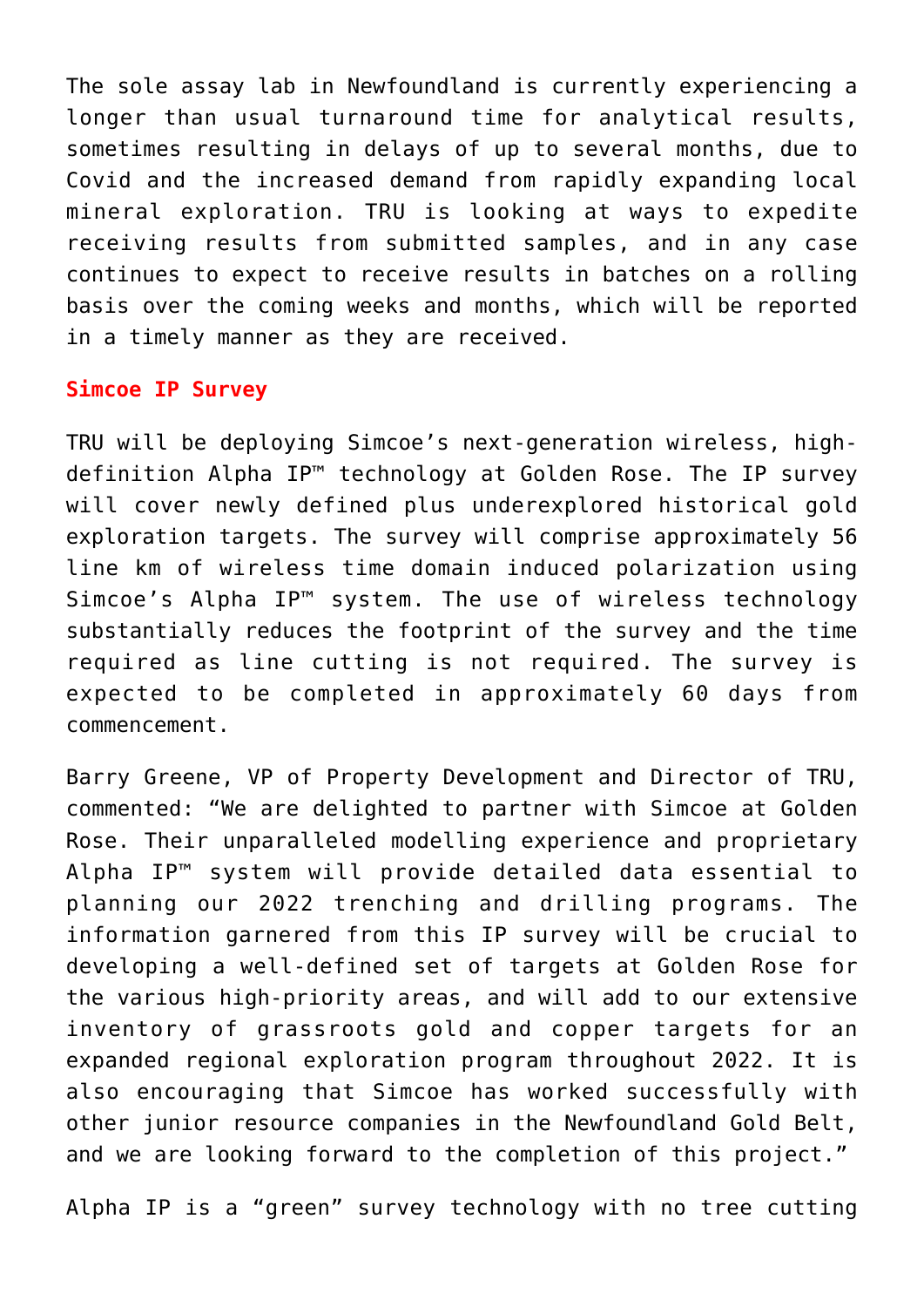required – an example of effective, next generation and nondestructive exploration methods at work. Simcoe's history of geophysical discovery spans from coast to coast in Canada, with Alpha IP data and surveys playing a key role in the recent discovery of what is becoming Ascot Resources' new mine in interior BC. In addition, Simcoe works locally in Newfoundland with clients such as Aurwest Resources.

Simcoe will be surveying Golden Rose with deep-penetrating Alpha IP technology to acquire 2D data which then can be quickly modeled and imaged in high-definition 3D. This comprehensive 3D imaging will ultimately provide TRU with the precise targeting needed to potentially intersect gold-related mineralization and structures of interest across a substantial portion of Golden Rose. Trenching and drilling of recommended targets can quickly follow the Alpha IP targeting later in 2022.



*Figure 1: Golden Rose Project – Planned IP Survey Lines* To view an enhanced version of Figure 1, please visit: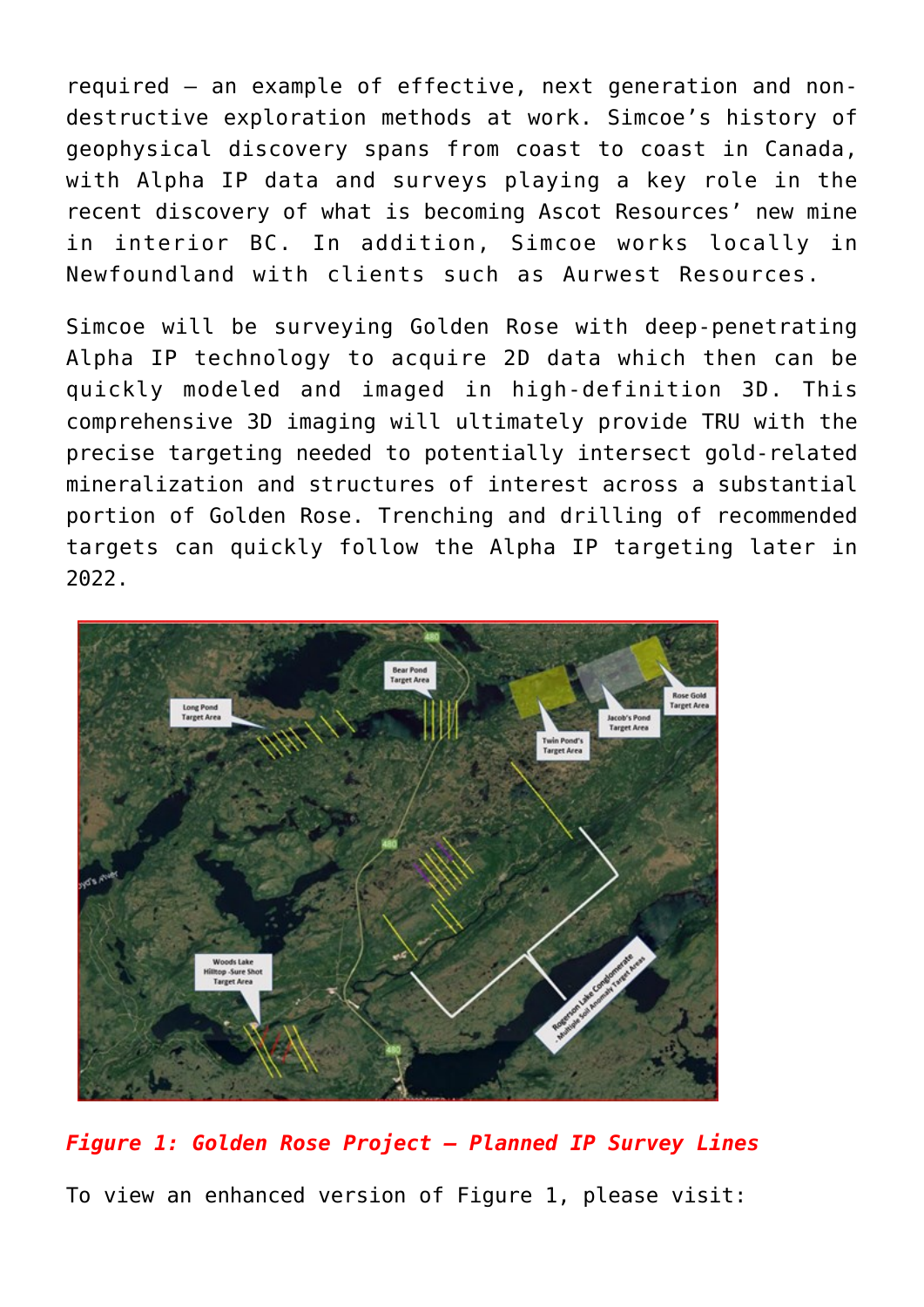[https://orders.newsfilecorp.com/files/5993/113228\\_547592e7f48a](https://orders.newsfilecorp.com/files/5993/113228_547592e7f48adadc_001full.jpg) [dadc\\_001full.jpg](https://orders.newsfilecorp.com/files/5993/113228_547592e7f48adadc_001full.jpg)

Finally, TRU is also pleased to report continued support from Insiders adding to their share positions. TRU's VP of Property Development and Director, Barry Greene, and TRU's Corporate Secretary Jo-Anne Archibald both purchased TRU shares last week.

## **Qualified Person**

Barry Greene, P.Geo. (NL) is a qualified person as defined by National Instrument 43-101 and has reviewed and approved the contents and technical disclosures in this press release. Mr. Greene is a director and officer of the Company and owns securities of the Company.

## **About TRU Precious Metals Corp.**

TRU is drilling for gold in the highly prospective Central Newfoundland Gold Belt and has an option with TSX-listed Altius Minerals to purchase 100% of the Golden Rose Project. Golden Rose is a regional-scale 236 sq km land package, including 45 km of strike length along the deposit-bearing Cape Ray -Valentine Lake Shear Zone directly between Marathon Gold's Valentine Gold Project and Matador Mining's Cape Ray Gold Project. TRU's common shares trade on the TSX Venture under the symbol "TRU", on the OTCQB Venture under the symbol "TRUIF", and on the Frankfurt exchange under the symbol "706".

TRU is a portfolio company of Resurgent Capital Corp. ("Resurgent"), a merchant bank providing venture capital markets advisory services and proprietary financing. Resurgent works with promising public and pre-public microcapitalization companies listing on Canadian stock exchanges. For more information on Resurgent and its portfolio companies, please visit Resurgent's website at [https://www.resurgentcapital.ca/](https://www.newsfilecorp.com/redirect/RVRrktkppN) or follow Resurgent on LinkedIn at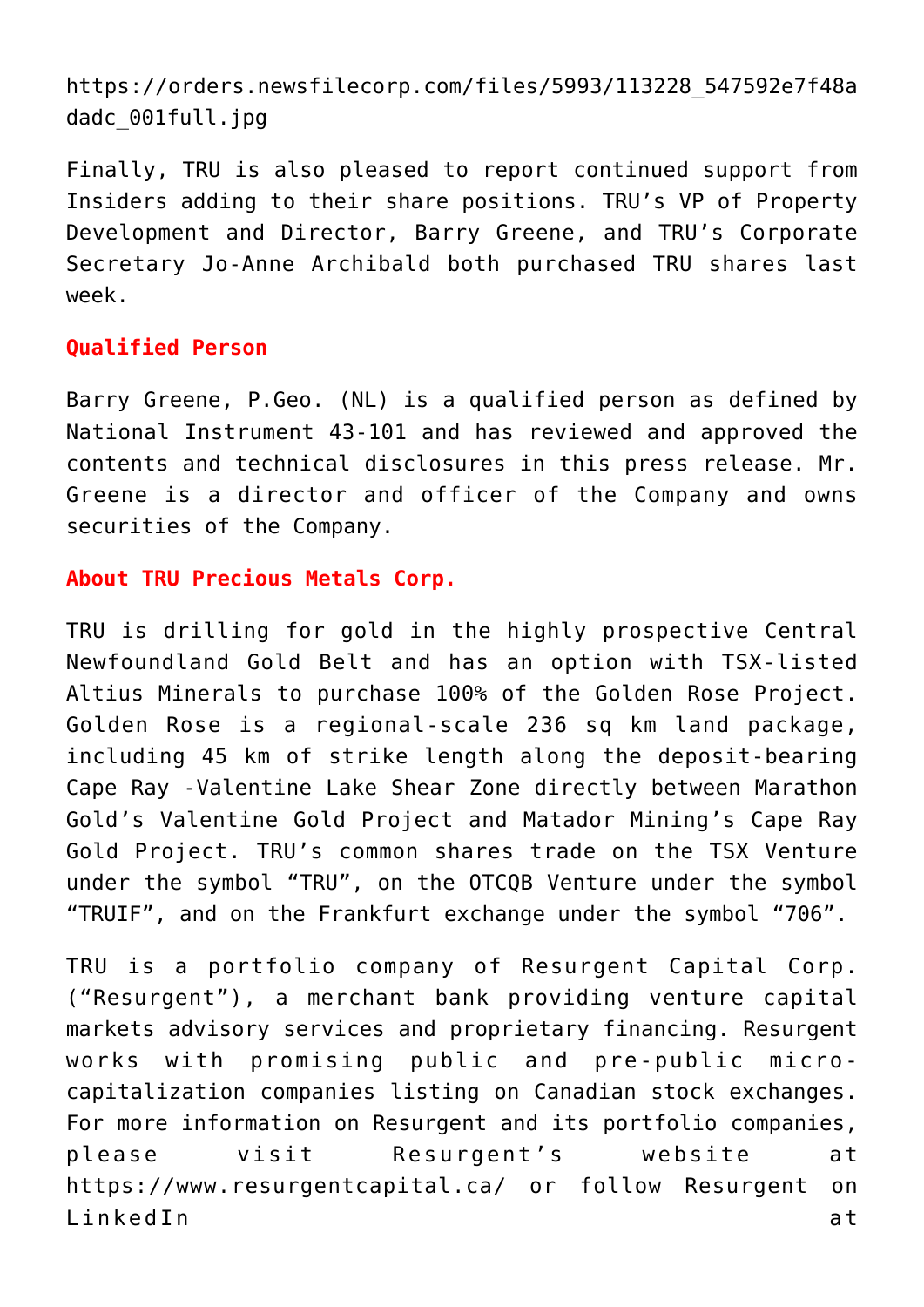[https://ca.linkedin.com/company/resurgent-capital-corp](https://www.newsfilecorp.com/redirect/WrRv3Swjjg). For further information about TRU, please contact: Joel Freudman Co-Founder & CEO TRU Precious Metals Corp. Phone: 1-855-760-2TRU (2878) Twitter: @JoelFreudman Email: [ir@trupreciousmetals.com](mailto:ir@trupreciousmetals.com) Website: [www.trupreciousmetals.com](https://www.newsfilecorp.com/redirect/q3KkeIo22E) Stephen Lautens President TRU Precious Metals Corp. Phone: 1-855-760-2TRU (2878) Cell: (416) 738-5261 Email: [stephen@trupreciousmetals.com](mailto:stephen@trupreciousmetals.com) Website: [www.trupreciousmetals.com](https://www.newsfilecorp.com/redirect/nv1GetPOOx) To connect with TRU via social media, below are links: Twitter [https://twitter.com/corp\\_tru](https://www.newsfilecorp.com/redirect/KJxM4IXRR1) LinkedIn [https://www.linkedin.com/company/tru-precious-metals-corp](https://www.newsfilecorp.com/redirect/Er51NSWyyG) YouTube [https://www.youtube.com/channel/UCHghHMDQaYgS1rDHiZIeLUg/](https://www.newsfilecorp.com/redirect/xOKwxhoxxE) Facebook [https://www.facebook.com/TRU-Precious-Metals-Corp-100919195193](https://www.newsfilecorp.com/redirect/7eX8ohqaay) [616](https://www.newsfilecorp.com/redirect/7eX8ohqaay) *Acknowledgement*

TRU would like to thank the Government of Newfoundland and Labrador for financial support of the Twilite Gold Project through the Junior Exploration Assistance Program. TRU was